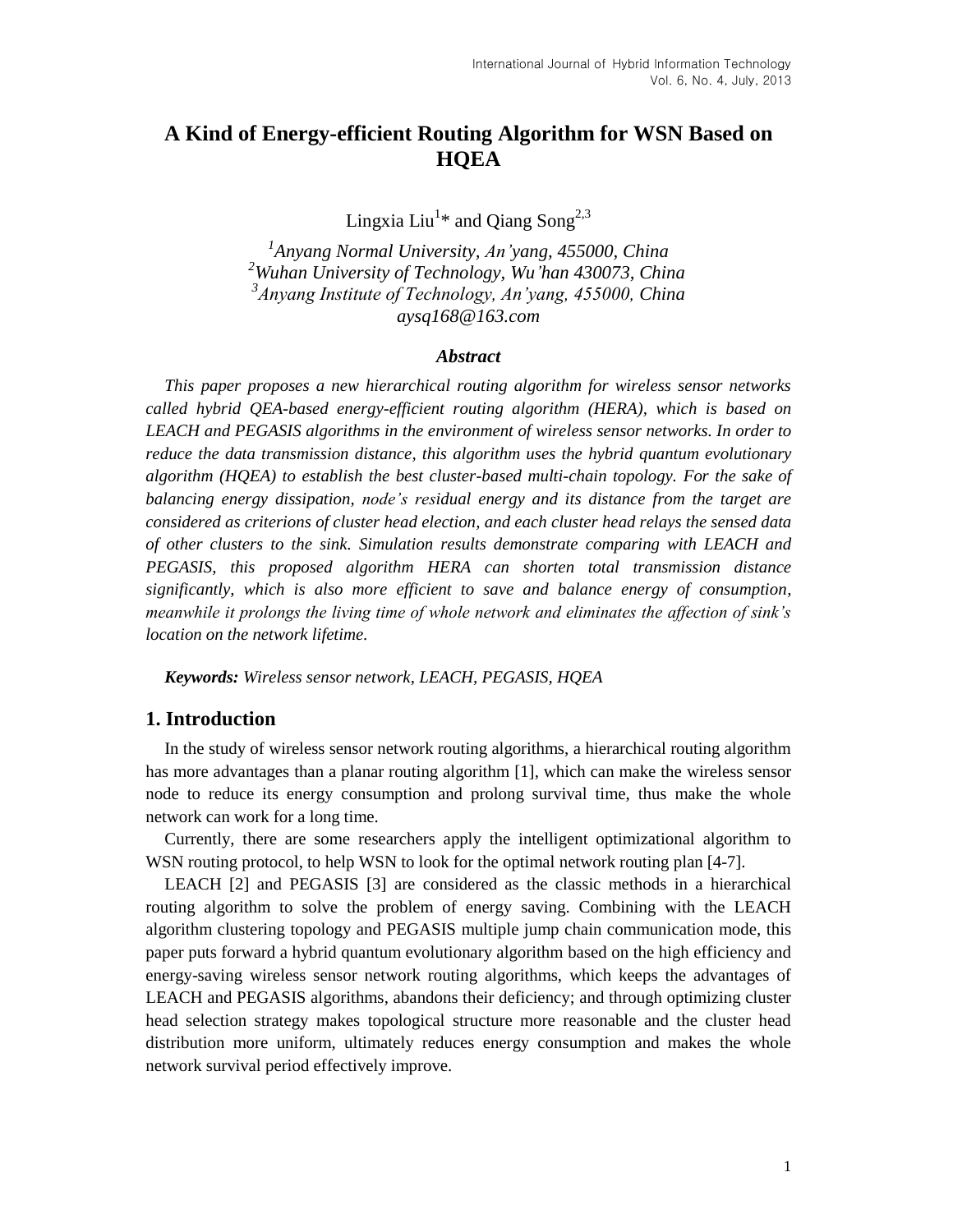# **2. System Description**

#### **2. 1. Network Model**

This paper assumes that wireless sensor nodes are randomly distributed in a square target area. Sink is deployed out of the area, the energy is supposed infinite, the position of sink and sensor nodes are known and fixed, and nodes know their current surplus energy, wireless transmitting power can be adjusted according to the length of receiver's distance. According to the characteristics of network model in this paper, the method of combination of centralization and distribution is used to construct network routing link.

# **2.2. Energy Model**

Wireless communication energy consumption is the main part in WSN, this paper uses the network energy consumption model in literature [2]. Sending k bits data to the position of distance  $d$ , the energy consumption is:

$$
E_{Tx}(k,d) = \begin{cases} kE_{elec} + k\varepsilon_{fs}d^2 & d \le d_0\\ kE_{elec} + k\varepsilon_{mp}d^4 & d > d_0 \end{cases}
$$
 (1)

Inside the expression,  $E_{elec}$  is the energy consumed by the wireless receiving and sending circuit.  $\mathcal{E}_{fs}$  is the energy ratio coefficient consumed by the signal amplifier when  $d < d_0$ , this time free space model is adopted, the energy loss is proportional to  $d^2$ ;  $\epsilon_{mp}$  is the energy ratio coefficient consumed by signal amplifier in the conditional of  $d < d_0$ , this time the multipath fading model is adopted, energy consumption is proportional with  $d^4$ .

The energy consumption of receiving  $k$  bits data information:

$$
E_{Rx} = E_{elec}(k) \tag{2}
$$

The energy consumption of fusing  $k$  bits data information:

$$
E_{Fx} = E_{fusion}(k) \tag{3}
$$

# **2.3. The Mathematical Programming Model**

Assume the network has  $^n$  nodes which needs to be divided into  $^m$  clusters, and each cluster has a link coming from the nodes in traversal cluster, the square of distance is *Cij* between nodes  $\hat{i}$  and  $\hat{j}$ , the solving goal is to obtain the minimum sum of squares of distance.

Variables are defined as follows:

$$
x_{ijk} = \begin{cases} 1 & \text{the No.k link from node i to visit node j} \\ 0 & \text{others} \end{cases}
$$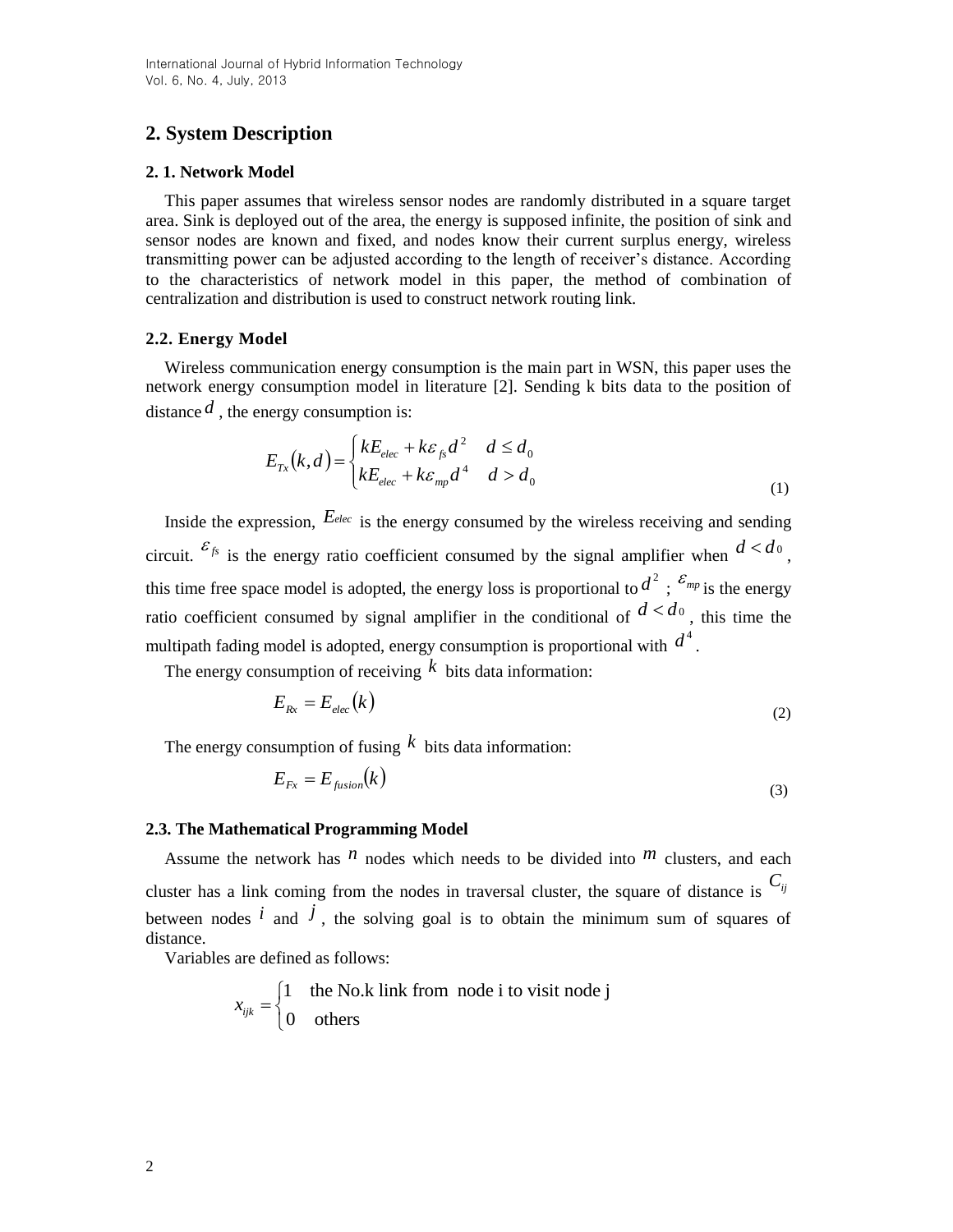$$
y_{ik} = \begin{cases} 1 & \text{node i is on the No.k link} \\ 0 & \text{others} \end{cases}
$$

Mathematical planning model is:

$$
\min(Z) = \min\left(\sum_{k=1}^{m} \sum_{i=1}^{n} \sum_{j=1}^{n} c_{ij} x_{ijk}\right)
$$
\n(4)

S.T:

$$
\sum_{k=1}^{m} y_{ik} = 1 \qquad i = 1, 2, \cdots, n \tag{5}
$$

$$
\sum_{i=1}^{n} x_{ijk} = \begin{cases} 0 & j \in S; k = 1, \cdots, m \\ y_{jk} & others \end{cases}
$$
 (6)

$$
\sum_{j=1}^{n} x_{ijk} = \begin{cases} 0 & i \in T; k = 1, \cdots, m \\ y_{ik} & otherwise \end{cases}
$$
 (7)

In the expression,  $\delta$  represents the link starting point set,  $\dot{r}$  represents link endpoint set. In this model,  $\overline{z}$  in expression (4) represents the objective function; constraint (5) guarantees each node access only by one link; Constraints (6) and (7) are used to eliminate subcycle and form the head and end nodes of link.

# **3. Solving based on Hybrid Quantum Evolutionary Algorithm**

In order to obtain the optimal solution described by mathematical programming model, this paper improves quantum evolutionary algorithm [8], combines with some concepts of particle swarm optimization algorithm [9] to get a kind of hybrid quantum evolutionary algorithm. This hybrid algorithm can enrich the optimal behavior and process, and increase the ability of searching speed and global search. The improvement of algorithm is mainly from quantum coding and quantum revolving door.

### **3.1. Quantum Coding**

Quantum population is defined as  $Q(t) = \{p_1^t, p_2^t, \dots, p_v^t\}$ ,  $Q(t) = \{p_1^t, p_2^t, \dots, p_v^t\}$ , hereinto, t is evolutionary algebra, <sup>*v*</sup> is the population scale,  $P_i^t$  represents No. *i* quantum individual while in No. *t* generation, at the same time particle swarm algorithm is one of the most optimal individual generation, at the same time particle swarm algorithm<br>
concept, namely  $p_1^{best}, p_2^{best}, \cdots, p_v^{best}$  and  $p_3^{best}$ .  $p_i^{best}$  *and*  $p^{sbest}$  represent No. *i* quantum history optimal individual and population global optimal quantum individual. For simplicity, this paper limits quantum bit probability  $\alpha$  and  $\beta$  as real, the geometric express of plane quantum bit  $\Psi$  is shown as formula (8), and  $\Phi$  is the quantum phase angle.

$$
|\psi\rangle = \cos(\varphi)|0\rangle + \sin(\varphi)|1\rangle \tag{8}
$$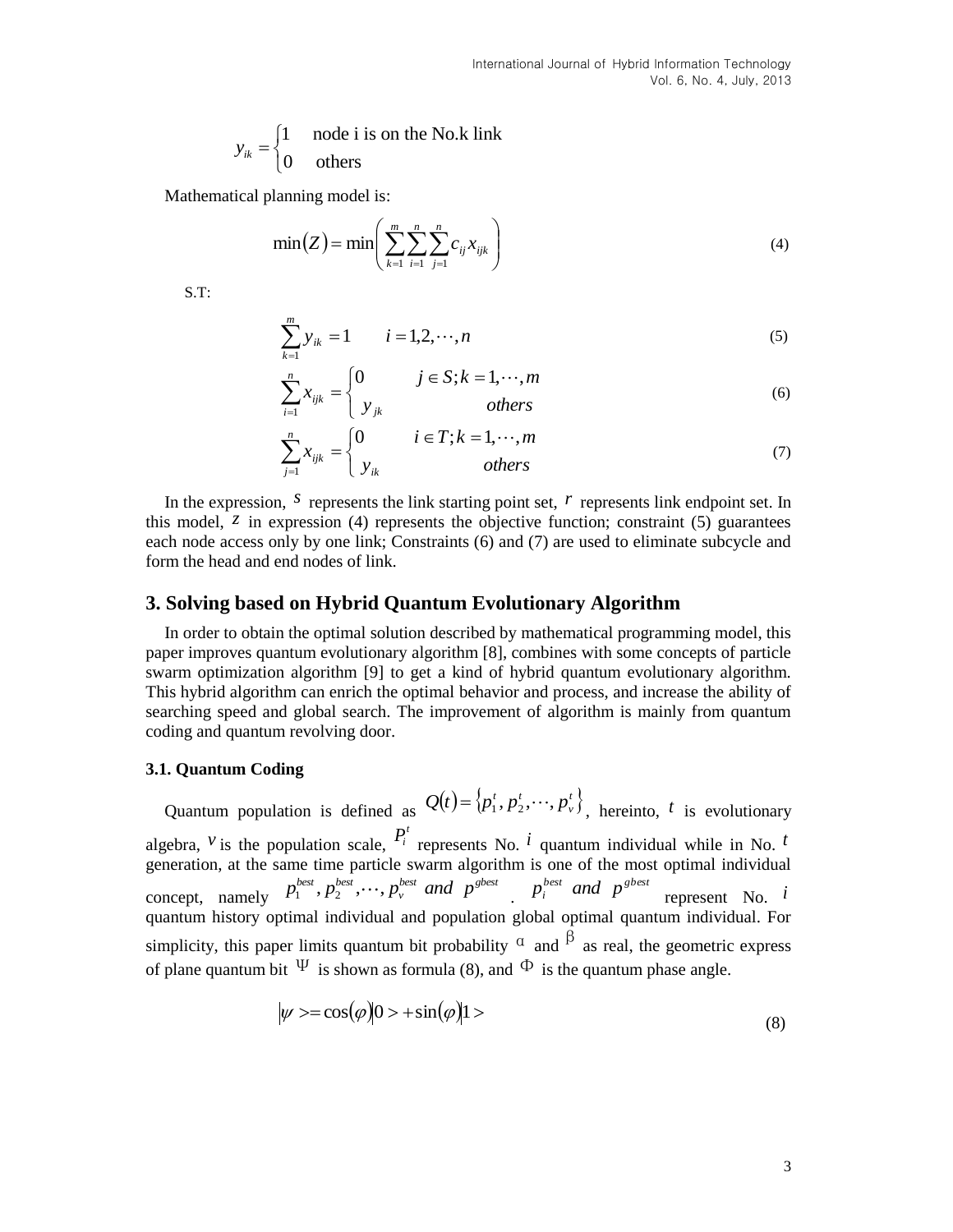In this paper each quantum individual  $P$ , including a quantum bit matrix O, a 0-1 observation matrix  $M_t$  and a sequence array  $S_t$ . Hereinto, O is a three dimensional matrix by quantum bit. Size is  $L \times L \times 2(L=$ **m+n-1)**, it can be divided into two  $L \times L$  matrixes, and each of them can be expressed as  $\alpha$  and  $\beta$  component; Mt is the 0-1 two-dimensional matrix  $L \times L$  observed by Martrix O;  $St$  is the sequence array decoded from observation matrix  $Mt$ , length L is used to express routing link arrangement. The observation and decoding way  $O \rightarrow Mt \rightarrow St$  is as follows.

Considering the normalization condition of  $\alpha$  and  $\beta$ , in the observation process it is simplified as the only operation to  $\beta$  component, to adopt the method of "first longitudinal" late transverse" to get the observation matrix  $Mt$  : (1) to generate a temporary component  $\beta'$ of  $\beta$  and the longitudinal stochastic sequence with length of L; (2) according to the sequence of  $S_q^1$  to do operation on No. *i* line of  $\beta'$ , then generates a random number Ra of [0,1] and lateral random sequence  $S_q^2$  with length of L; (3) according to the sequence of  $S_q^2$ <sub>in</sub>  $\beta$ ' choose corresponding column  $\hat{J}$ , from this to observe  $\beta'_{ij}$ , if  $\beta'_{ij}\big|^2$ is greater than random number  $Ra$ , then the corresponding position in the matrix  $Mt$  is set to 1, at the same time the data of No.  $^{i}$  line and No.  $^{j}$  column on  $^{i}$  are done the process of returning to zero, and to implement step (4), otherwise choose the next number of  $S_q^2$ , repeat step (3); (4) if  $S_q^1$ reaches to end then complete, otherwise jump to step (2), select the next number of  $S_q^1$ .The detailed example is illustrated in Figure 1.



**Figure 1. The Example of Observation Steps**

#### **3.2. Update of the Quantum Gate**

In quantum revolution algorithm, the state switch is realized through quantum transforming door. According different problems, there are several quantum transforming door to choose: Exclusive or gate, Hadamard transforming door [10], and revolving door [11]. This paper references the literature [12] and [13], adopts quantum revolving door to realize the state switch. In quantum revolving door, quantum rotation direction and angle are chosen according to the look-up table [13]. Although in the look-up table under different conditions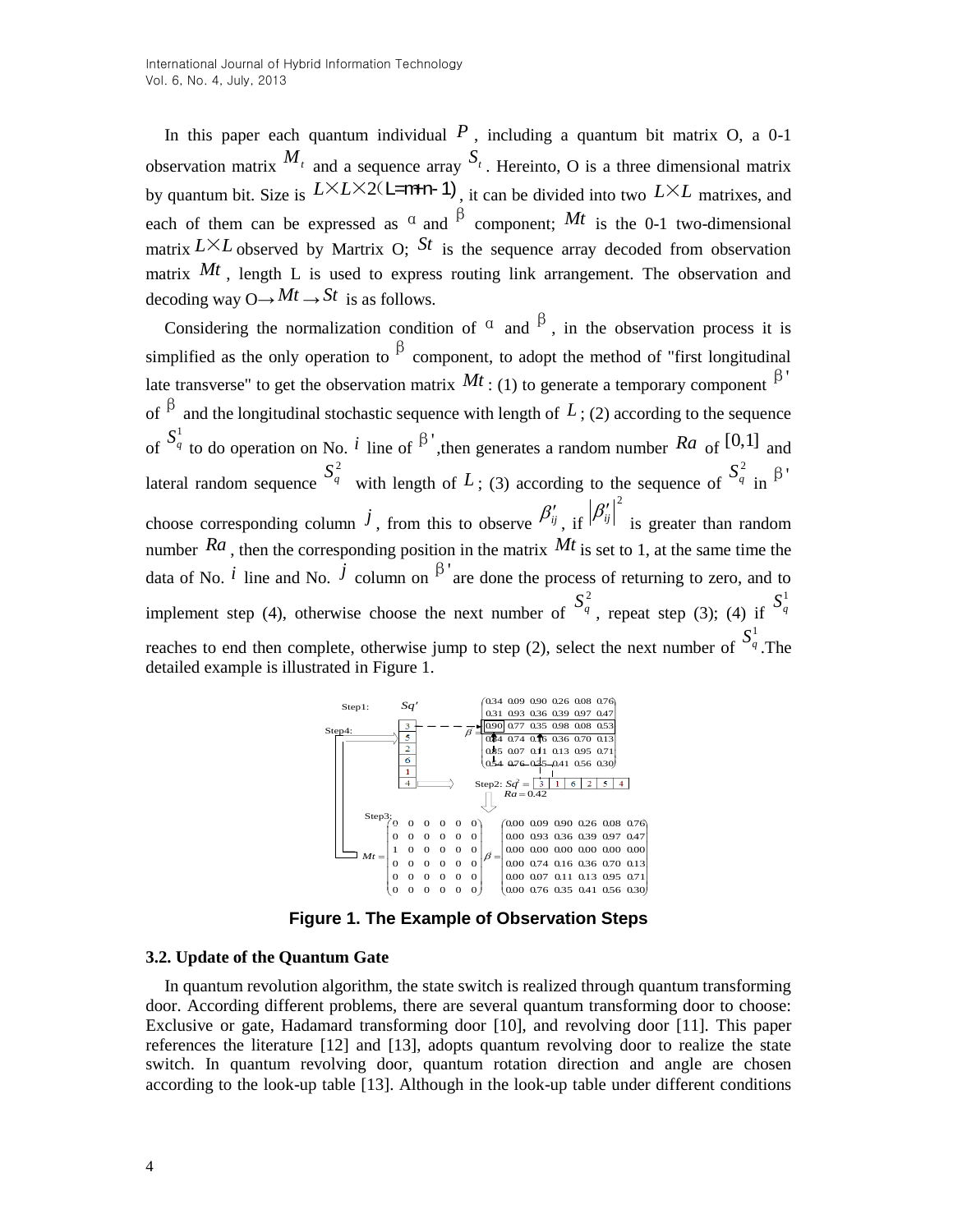the rotation angle is different, but the angle in each case is fixed, it is easy to make quantum population appear "premature" phenomenon or slow convergence speed. This paper improves the adjustment strategy of quantum revolving door, and its core thought is: quantum in evolution will rotate to global optimal quantum  $P_g^{best}$  with probability  $\mu$ , if it does not satisfy

the conditions then it will rotate to the optimal  $P_i^{best}$  in the history of the quantum. The computation formula of probability is as follows:

$$
\mu = e^{t/T - 1} \tag{9}
$$

Hereinto t is the times of current iteration, and T is the sum of iterations. This makes quantum can keep diversity and rough granularity searching global space in evolutionary initial stage, and in the middle and late stages it rotates gradually toward to the global optimal quantum to guarantee the convergence.

#### **3.3. Cataclysm**

When the operation gets into the local optimum, the current optimal individual is kept to produce other individuals, steps into the next phase of evolutionary, and jumps out of local optimal solution. In the algorithm the evolution threshold is set, if the continuous not-updated algebra of global optimal value of algorithm succeeds evolution threshold value, then the current optimal individual is kept to initialize other individuals again.

#### **3.4. Fitness Calculation**

After the update of quantum location every time, quantum individual is used to do observation and decoding to get link coding, and according to formula (4) to calculate the objective function value  $Z$ , the fitness is:

$$
Fitness = 1/Z \tag{10}
$$

#### **3.5. Solving Steps**

The execution procedure of hybrid quantum evolutionary algorithm is as follows. Step 1: initialize quantum population; Step 2: compute each quantum individual fitness value, update  $P_i^{best}$ and  $P_g^{best}$ ; Step 3: execute quantum rotation, update  $P_i^t$  as  $P_i^{t+1}$ ; Step 4: determine whether to take catastrophe; Step 5: if conform to the end condition, then exit algorithm and output results; Otherwise return to step 2.

# **4. Cluster Head Election Strategy Optimization**

In the cluster head selection stage, many researchers consider to construct the minimum spanning trees [14] which cover all cluster head with the sink as root, or the nearest cluster head link [15-16]. These strategies all adopt multiple-jump way to communicate, and in the [hierarchical](app:ds:hierarchical) routing algorithm of clusters it is shorter than single-jump communication length, which has better energy saving effect. But these strategies only consider distance factors, easily cause the distribution disequilibrium situation of cluster head.

This paper improves the election method of cluster head, comprehensively considers of the node own residual energy and the distance to target node, rather than just according to the length of distance to choose cluster head. This breaks invariable pattern about the election of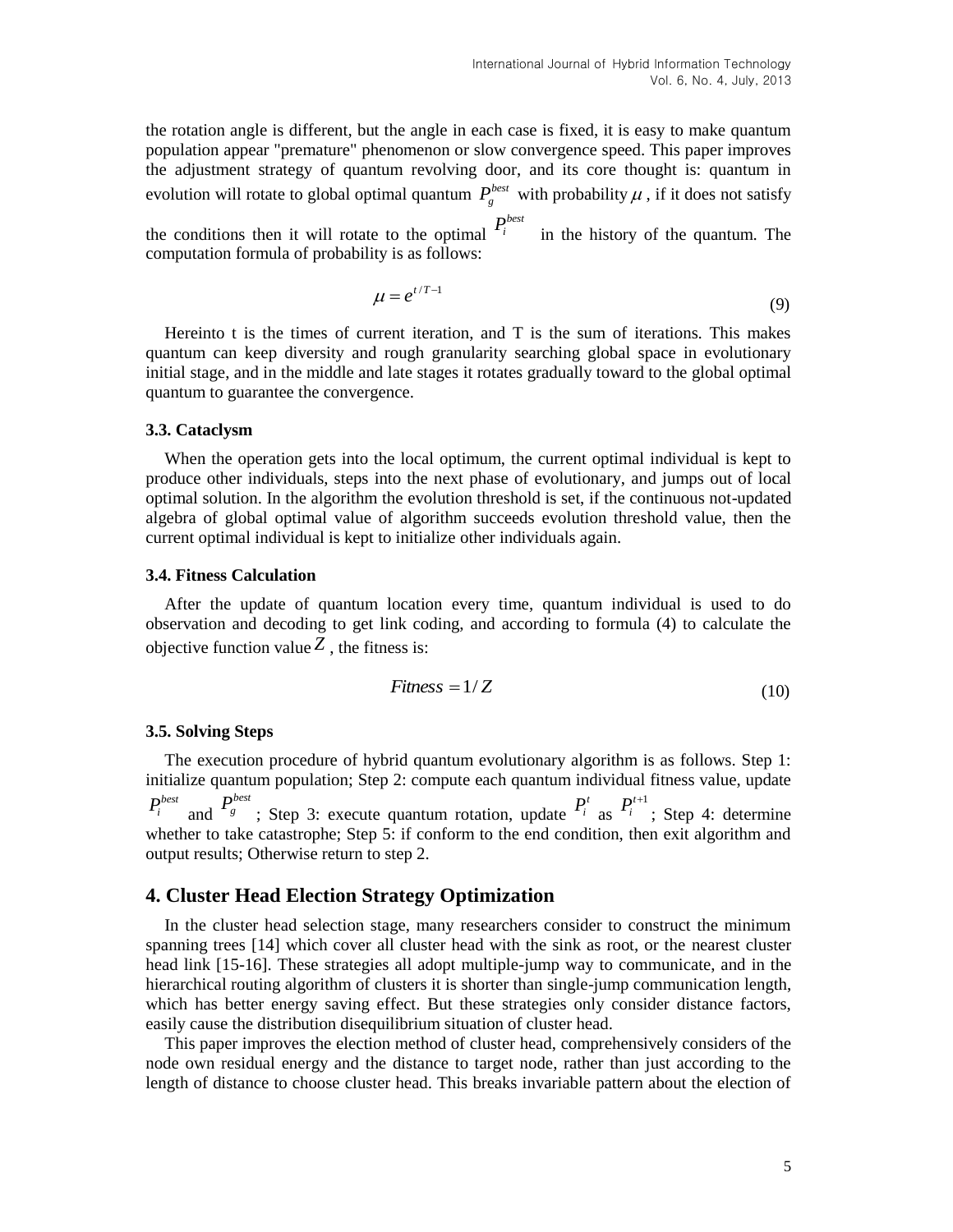cluster head according to the father cluster head, makes cluster head tend to change, and balances the energy consumption of cluster head.

The improved cluster head selection process is, at first, in the network selecting the node as a father cluster head with the largest ratio that residual energy to sink distance (formula (11)), and adding into the cluster head link. Then taking the end nodes in cluster head chain as destination node periodically, searching for the nodes with the maximum right values as the cluster head from clusters which are still not joining in cluster head chain, adding them into the cluster head chain, and eventually form a cluster head link.

Weights calculation formula is:

$$
W_{eight} = Energy_{oneself} / Dis \tan ce^2
$$
 (11)

In the expression, *Energyoneself* is the surplus energy of node, Distance is the distance to target node. Figure 2 is the comparison of network survival period of method A before and after optimization. Method A after optimization its first node's death delays nearly 200 rounds than former, and in general it is near the effect of method B.



**Figure 2. The Comparison of Survival Period Before and After Optimization**

#### **5. The Results Analysis**

1000 generations, catastrophe threshold is 50.

In order to evaluate the performance of routing protocol, this paper adopts Matlab to do simulation. In the 100m×100m square area, randomly 100 nodes are deployed, the number of cluster head is 5% of the node number, the sink is located at (50, 150). Node initial energy is

0.3 *J*, hereinto  $E_{elec}$  is set as 50 *nJ* / bit,  $\frac{\varepsilon_{fs}}{s}$  takes 10 *pJ* / (bit $\times m^2$ ),  $\frac{\varepsilon_{mp}}{s}$  is 0.0013  $pJ/(bit \times m^4)$ ,  $d_0$  is 87,  $E_{fusion}$  of the data fusion energy is set 5<sup>nJ/bit</sup>, the size of data packet fusion maintains 2000 *bit* before and after data fusion.

These nodes uses hybrid quantum evolutionary algorithm to calculating optimal routing link, in the simulation the number of quantum populations is set as 20, the iterative time is

With the aid of the proposed hybrid quantum evolutionary algorithm, an optimal link structure is obtained (Figure 3). The links among nodes are very compact, this is also the advantage of apply the intelligent optimization algorithm in this problem. In Figure 3 the sum of square of distance is 7456, in the same situation, the value of PEGASIS is 20573, it is higher than this algorithm. Therefore this kind of link optimization can greatly shorten communication distance among nodes; it is helpful to reduce the energy consumption and lowdown the delay.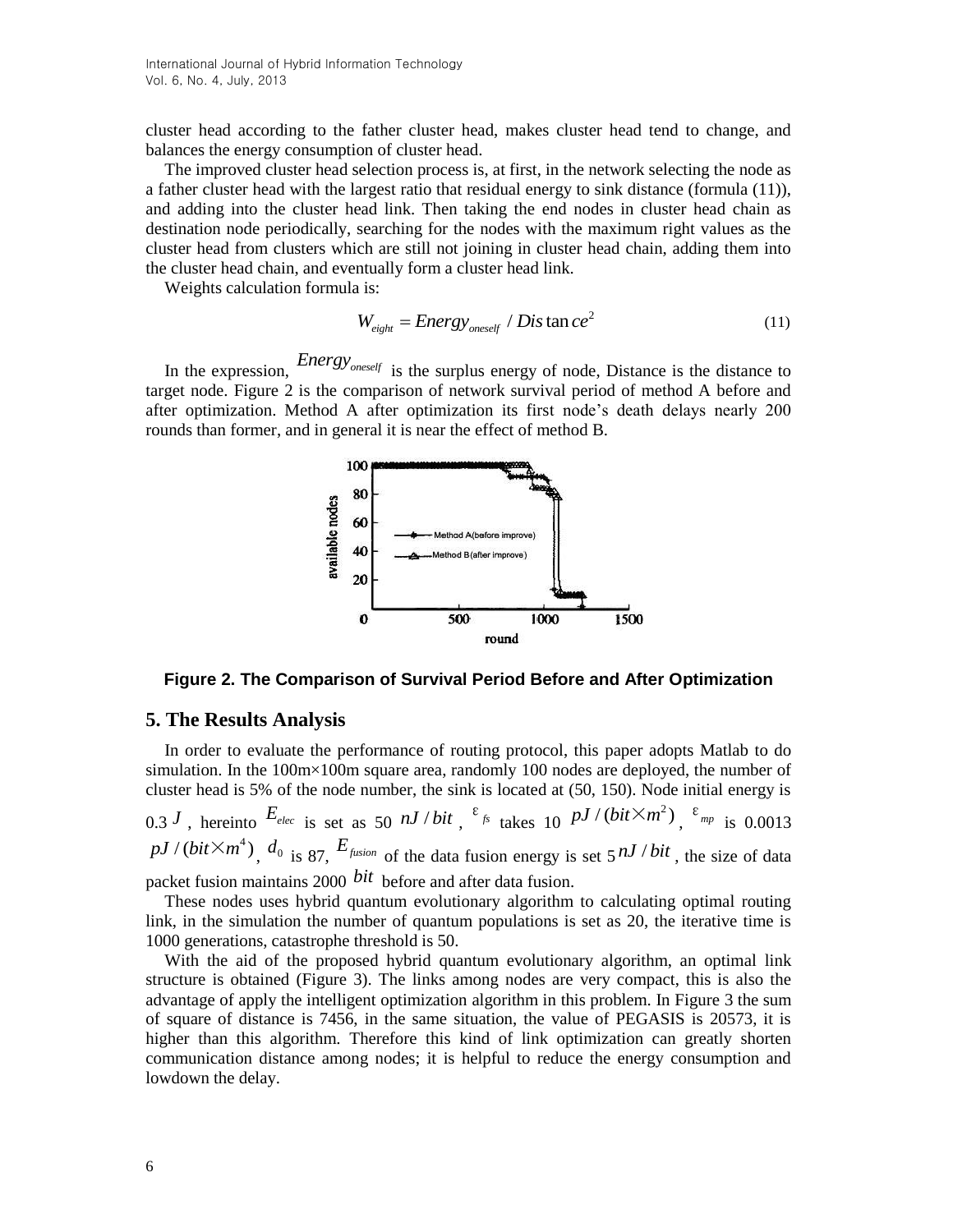

**Figure 3. The Network Construct Obtained by this Algorithm**

Figure 4 is the life cycle line chart about the networks of ACH, PEGASIS and HERA algorithm, hereinto HERA-1 represents cluster head election using HERA algorithm with minimum spanning tree, HERA-2 represents HERA algorithm after cluster head optimization. From the chart, HERA-1 and HERA-2 compare with LEACH and PEGASIS, they significantly extend the network life, and this is because through hybrid quantum evolutionary algorithm they all get the shortest routing path. In the comparison with same route and different cluster head election, HERA-2 head node death is later about 200 rounds than HERA-1, which indicates optimizing the selection of cluster head with comprehensive consideration of distance and power factor, can better save energy and ensure node energy balance.



**Figure 4. The Comparison of Network Life Cycle**

Figure 5 represents the energy variance of every algorithm and nodes for each round; it reflects the network energy consumption balance. From the diagram PEGASIS and LEACH remains at high position, at the same time the fluctuation is obvious; this indicates their energy consumption is not balanced. The link structure and the cluster head election of HERA-1 and HERA-2 are reasonable, so before a large number of nodes die the energy consumption variance can still maintain at a low position, only in the later period the node's rapid death brings influence and appears higher value. At the same time, comparing with HERA-1 and HERA-2 the cluster head selection is more reasonable, the network energy consumption is more balance.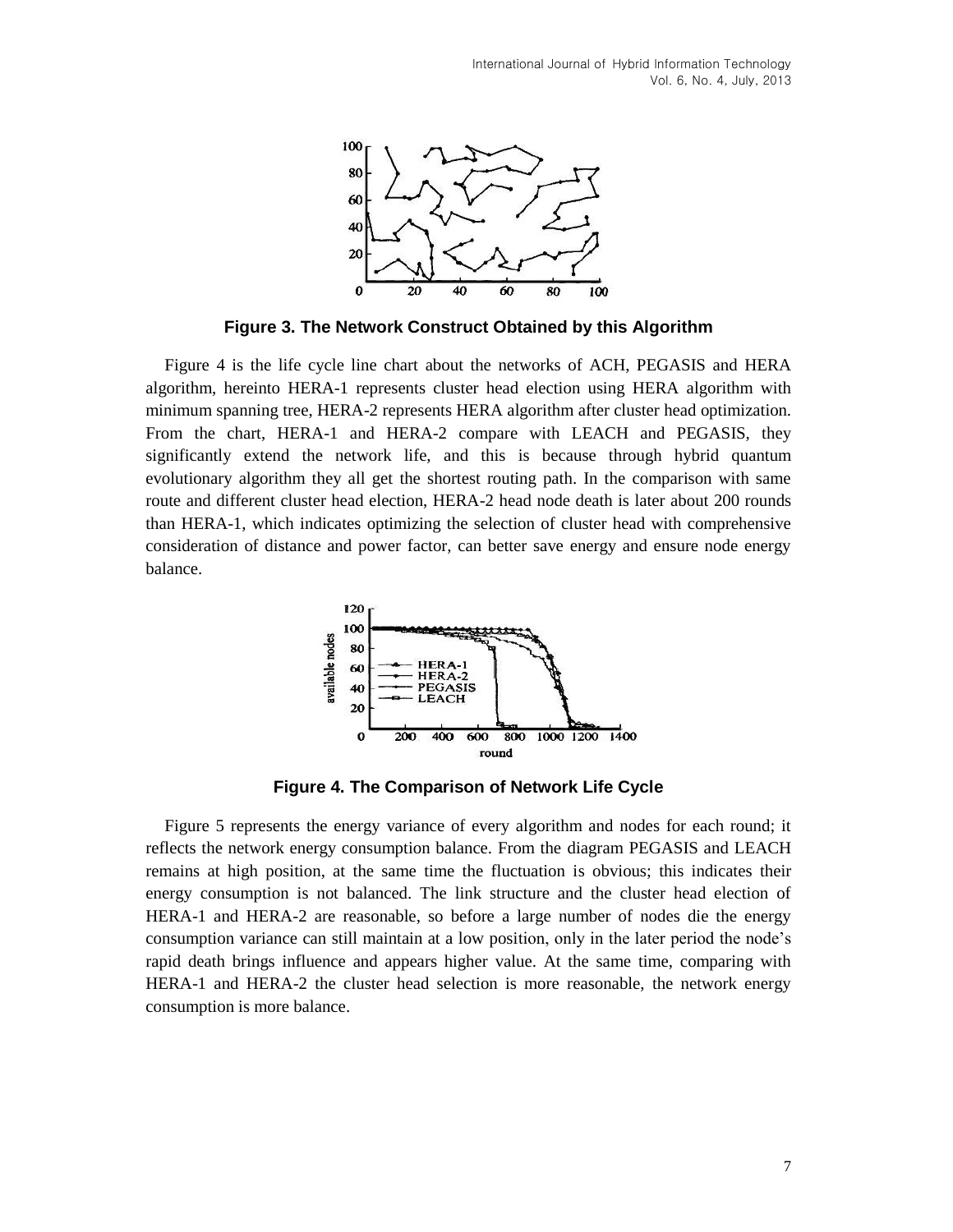International Journal of Hybrid Information Technology Vol. 6, No. 4, July, 2013



**Figure 5. Comparison of Energy Variance**

Figure 6 expresses the relationship between the node average network life (half nodes die) and the sink position. In the diagram x axis coordinates of sink keeps 50. The Y axis coordinates increases from 150 to 400. From which HERA-1 and HERA-2 with the increase of monitoring area and sink distance the network life reduces the slowest, the reduced amplitude are 47% and 44% respectively, and LEACH and PEGASIS are 65% and 62% respectively. The average life of HERA-2 nodes is also higher than other algorithms; this means no matter selecting from whether routing link construction or cluster head, the method of HERA-2 is more reasonable.



**Figure 6. The Influence of Network Life Time with Different Sink Position**

# **6. Summary**

This paper proposes a kind of high efficiency and energy-saving of wireless sensor network clustering routing algorithm HERA based on hybrid quantum evolutionary algorithm. In this algorithm, the network is divided into several clusters; the nodes in the clusters connect into a multiple jump communication link, and hybrid quantum evolutionary algorithm is used to get the optimal clustering group chain method, which makes the total distance of link shortest. In the communication between cluster head and sink, in order to further reduce energy consumption and maintain node energy equilibrium, using the method of comparing node residual energy and target distance to select cluster head, via multiplejumps through other cluster head to transfer the collected data to sink. Simulation experiments show that HERA can prolong the working life of nodes and network, and maintain node energy balance, and at the same time, in the condition of sink changing which also can maintain good performance. Because in the condition with certain distance, the position of sink will produce great influence to the work life of WSN, in the next work, according to the position of sink to dynamically build routing network will be considered, this kind of influence should be reduced to minimum.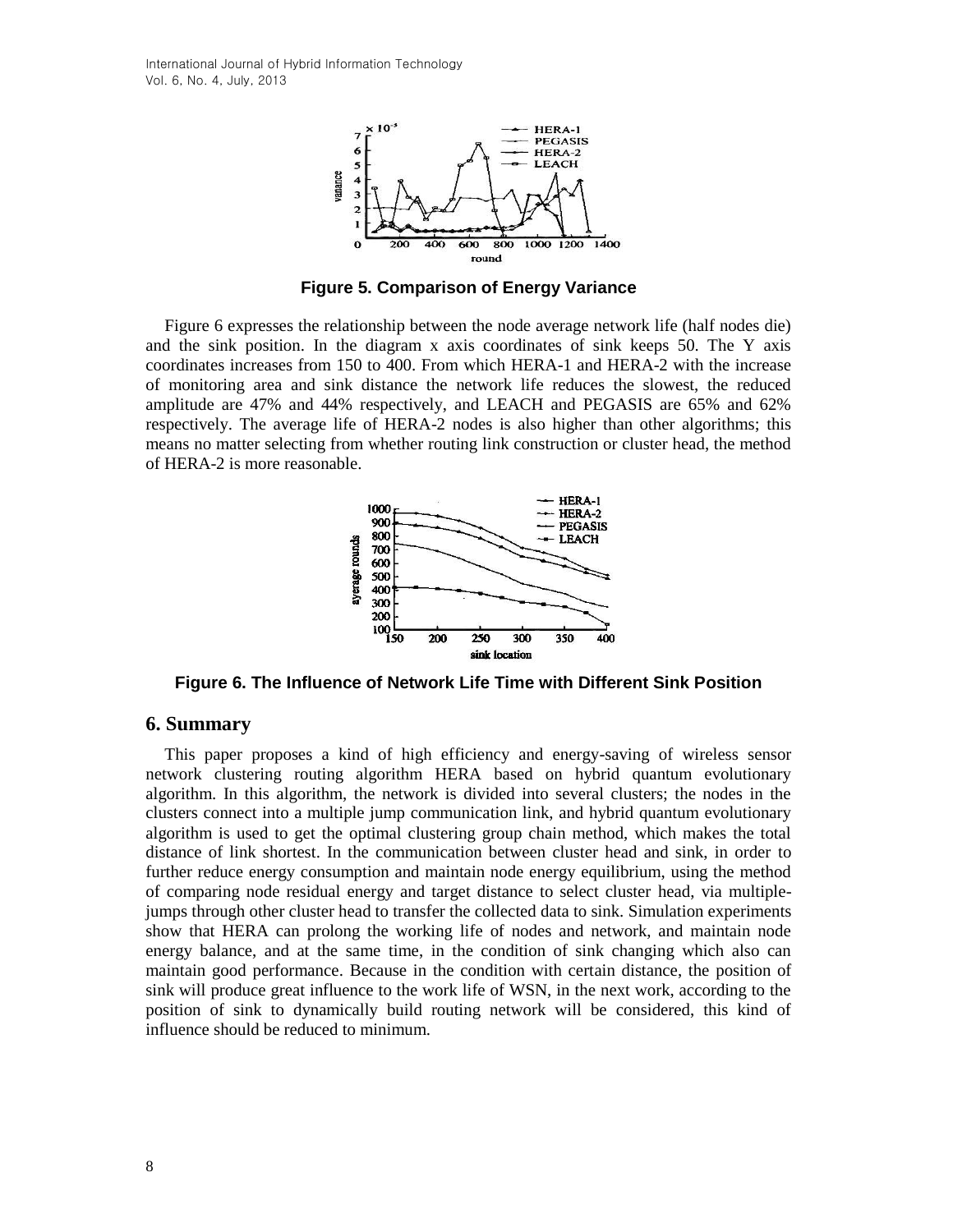# **References**

- [1] J. N. Ai-Karaki and A. E. Kamal, "Routing Techniques in Wireless Sensor Networks: A Survey", IEEE Wireless Communications, vol. 11, no. 6, **(2004)**, pp. 6-18.
- [2] W. B. Heinzelman, A. P. Chandrakasan and H. Balakrishnan, "An Application Specific Protocol Architecture for Wireless Microsensor Networks", IEEE Trans on Wireless Communications, vol. 1, no. 4, **(2002)**, pp. 660-670.
- [3] S. Lindsey and C. S. Raghavendra, "PEGASIS: Power Efficient Gathering in Sensor Information Systems", Aerospace Conference Proceedings, vol. 3, **(2002)**, pp. 1125-1130.
- [4] N. Ding and X. P. Liu, "Data Gathering Communication in Wireless Sensor Networks Using Ant Colony Optimization", Proceedings of the IEEE Conference on Robotics and Biomimetics, Shenyang, China, **(2004)**, pp. 822-827.
- [5] S. H. Lee, J. J. Yoo and T. C. Chung, "Distance Based Energy Efficient Clustering for Wireless Sensor Networks", Proceedings of the 29th Annual IEEE International Conference on Local Computer Networks (LCN 04), **(2004)**.
- [6] M. Liu, H. Gong and Y. Mao, "The high efficiency and energy-saving sensor network data collection and polymerization agreement", Journal of Software, vol. 16, no. 12, **(2005)**, pp. 2106-2116.
- [7] F. Huang and X. Jin, "The WSN routing protocol based on GASA energy equilibrium", Journal of Sensing Technology, vol. 22, no. 4, **(2009)**, pp. 586-592.
- [8] K. H. Han and J. H. Kim, "Quantum Inspired Evolutionary Algorithm for a Class of Combinational Optimization", IEEE Transactions on Evolutionary Computing, vol. 6, no. 6, **(2002)**, pp. 580-593.
- [9] H. Demir, A. Ozturk, L. Kuru and E. Kuru, "Weight optimization of a dry type core form transformer by using particle swarm optimization algorithm", Energy Education Science and Technology Part A., vol. 29, no. 2, **(2012)**, pp. 1063-1072.
- [10] T. Hey, "Quantum Computing: An Introduction", Computing & Control Engineering Journal, vol. 10, no. 3, **(1999)**, pp. 105-112.
- [11] L. Wang, H. Wu and F. Tang, "A Hybrid Quantum Inspired Genetic Algorithm for Flow Shop Scheduling", Advances in Intelligent Computing International Conference on Intelligent Computing, **(2005)**, pp. 636-644.
- [12] Y. Zhao and D. Peng, "The quantum evolutionary algorithm with capability constraint about vehicle routing problem", Journal of System Engineering Theory and Practice, vol. 29, no. 2, **(2009)**, pp. 159-166.
- [13] X. Huanlai and L. Xin, "A Multi Granularity Evolution Based Quantum Genetic Algorithm for QoS Nulticast Routing Problem in WDM Networks", Computer Communications, vol. 32, **(2009)**, pp. 386-393.
- [14] Y. Shen, W. Qi and H. Dai, "A kind of energy-effective sensor monitoring network fascicles agreement", Journal of Software, vol. 19, no. 9, **(2008)**, pp. 2432-2441.
- [15] Q. Tang and T. Tao, "Research of LEACH routing algorithm based on the minimum spanning tree", Computer Technology and Development, vol. 19, no. 4, **(2009)**, pp. 109-111.
- [16] Y. Xie, X. Xie and Y. Zhang, "The hierarchical wireless sensor network protocol based on Dijkstra algorithm", Journal of Sensing Technology, vol. 22, no. 2, **(2009)**, pp. 249-253.

# **Authors**

China Computer Federation.



**Lingxia Liu** was born in 1976.5, she incepted her master degree in Shanxi University in 2003, and her major is information technology. Now she is working in Computer Education Department of Anyang Normal University as an associate professor. She is also a member of